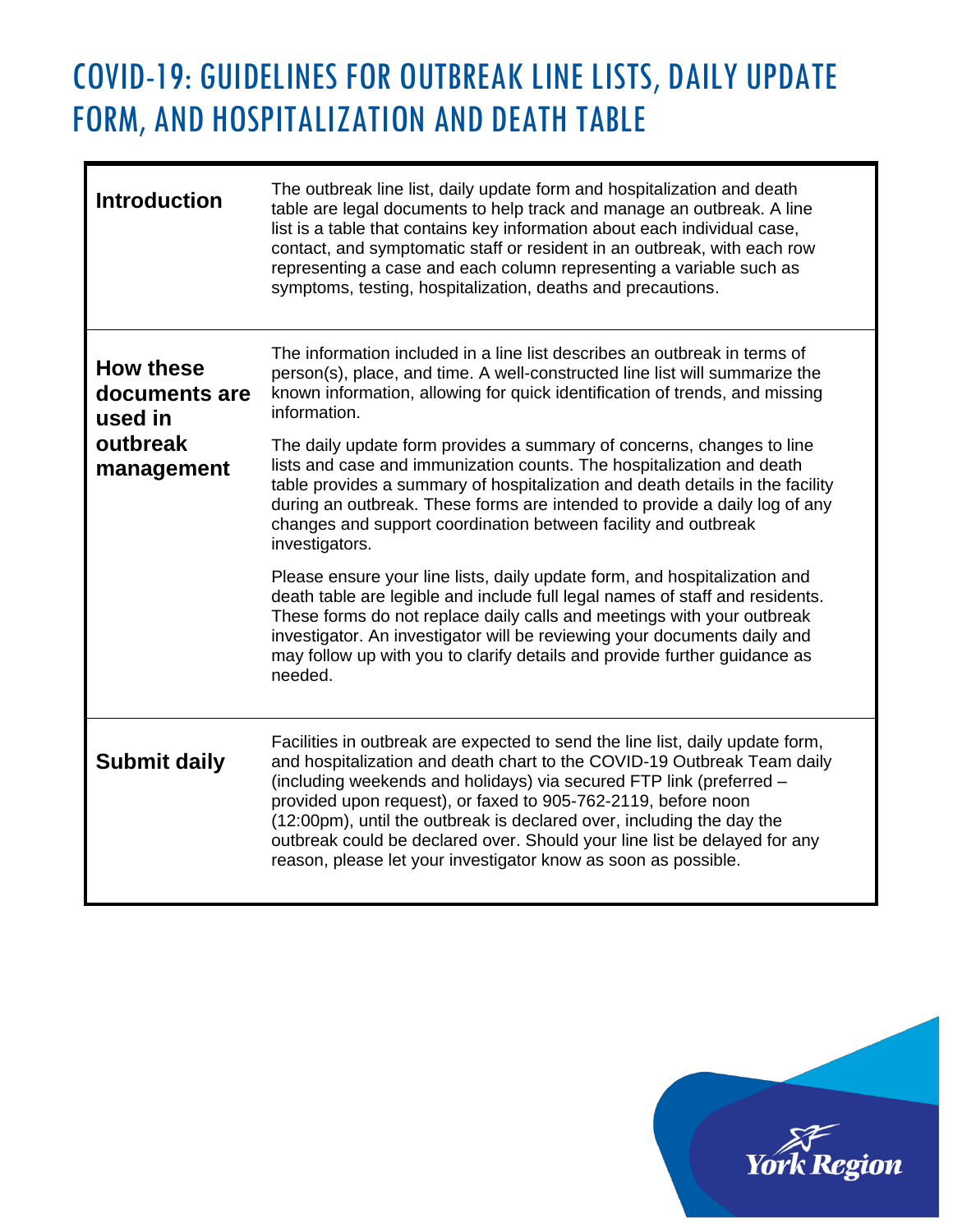| Line list, Daily<br><b>Update form</b><br>and<br>hospitalization<br>and death table<br><b>Best Practices</b> | The line list, daily update form, and hospitalization and death table must<br>be submitted each day even if there are no changes or additions made.<br>Please ensure that line list is legible, comprehensive, organized, and is<br>sent in order of page numbers (if faxed).<br>It is recommended to designate one person to update and send the line<br>list daily, including weekends and holidays. Please ensure there is a plan<br>in place for situations when this individual is not available.                                                                                                     |
|--------------------------------------------------------------------------------------------------------------|------------------------------------------------------------------------------------------------------------------------------------------------------------------------------------------------------------------------------------------------------------------------------------------------------------------------------------------------------------------------------------------------------------------------------------------------------------------------------------------------------------------------------------------------------------------------------------------------------------|
|                                                                                                              |                                                                                                                                                                                                                                                                                                                                                                                                                                                                                                                                                                                                            |
| $\triangleright$ Organizing by<br>staff and<br>residents, and<br>by units of the<br>facility                 | For each new page of the line list, please ensure you indicate the<br>unit/floor it is associated with and whether the page is for residents or<br>staff (including agency staff and visitors). To help organize the staff and<br>residents to their associated units/floors, please also start new line list<br>pages for each new unit affected.<br>For example, if there is a multi-unit outbreak affecting both residents<br>and staff, please use new pages for staff and residents, for each unit<br>(ex. Unit A staff list; Unit A resident list; Unit B staff list; Unit B resident<br>list, etc.) |
| $\triangleright$ Who to include<br>on Line List                                                              | Facilities should add individuals (residents and staff, including visitors, or                                                                                                                                                                                                                                                                                                                                                                                                                                                                                                                             |
|                                                                                                              | agency staff) to the line list that fit the following criteria:                                                                                                                                                                                                                                                                                                                                                                                                                                                                                                                                            |
|                                                                                                              | Individuals who tested positive since the beginning of the outbreak                                                                                                                                                                                                                                                                                                                                                                                                                                                                                                                                        |
|                                                                                                              | Individuals who are presenting with COVID symptoms. See<br>٠<br><b>COVID-19 Reference Document for Symptoms for typical and</b><br>atypical symptoms compatible with COVID-19                                                                                                                                                                                                                                                                                                                                                                                                                              |
|                                                                                                              | Identified close contacts of the symptomatic or lab-confirmed case<br>$\bullet$<br>(roommates, coworkers, etc.)                                                                                                                                                                                                                                                                                                                                                                                                                                                                                            |
|                                                                                                              | Residents who recently transferred to the facility from short term or<br>temporary absences during an outbreak. See Directive #3 for Long-<br><b>Term Care Homes.</b>                                                                                                                                                                                                                                                                                                                                                                                                                                      |
|                                                                                                              | Note: individuals with pending surveillance test results that have not been<br>exposed to a confirmed or probable case should not be included on the line<br>list                                                                                                                                                                                                                                                                                                                                                                                                                                          |
|                                                                                                              | Please list cases in chronological order based on symptom onset or test date<br>(if asymptomatic). Facilities may also use the case number column on the<br>line list to keep organized to easily reference individuals on the line list (ex.<br>Client 3 on page 4).                                                                                                                                                                                                                                                                                                                                      |
| $\triangleright$ Recording                                                                                   | Ensure that all data is recorded in the appropriate columns. If more details are<br>available, please use the comment section. This includes last day worked,<br>units worked, deaths and hospitalizations.                                                                                                                                                                                                                                                                                                                                                                                                |